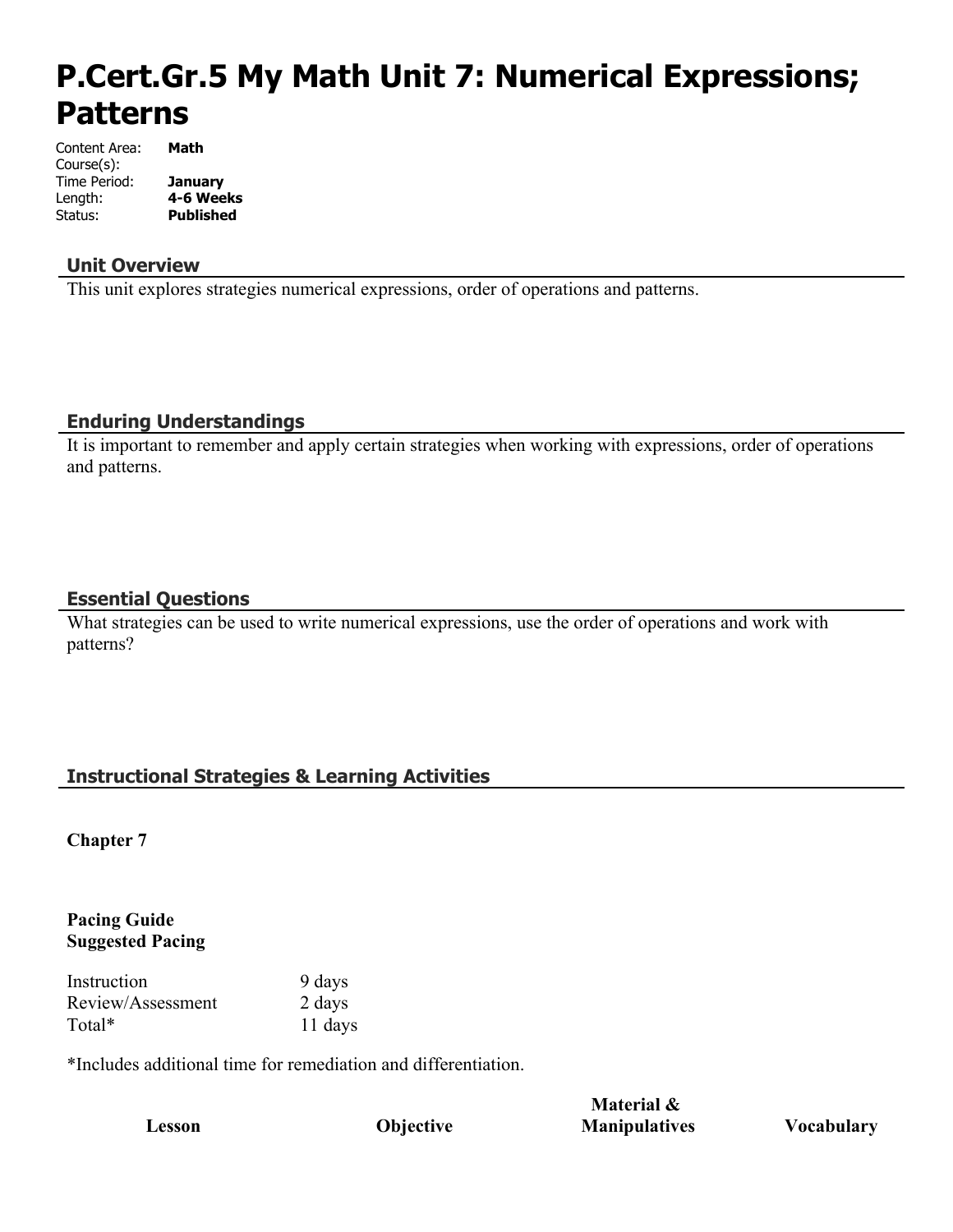| Lesson 1 pp. $481-486$<br><b>Hands On: Numerical</b><br><b>Expressions</b>                       | Write and evaluate numerical<br>expressions.                                                         | • counters                                                             | numerical expression<br>evaluate                                            |
|--------------------------------------------------------------------------------------------------|------------------------------------------------------------------------------------------------------|------------------------------------------------------------------------|-----------------------------------------------------------------------------|
| Lesson 2 pp. $487-492$<br><b>Order of Operations</b>                                             | Use the order of operations to<br>evaluate expressions.                                              |                                                                        | order of operations                                                         |
| Lesson 3 pp. 493-498<br><b>Write Numerical</b><br><b>Expressions</b>                             | Use numbers and operation<br>symbols to write verbal phrases as 0-9<br>numerical expressions.        | • index cards numbered                                                 |                                                                             |
| Lesson 4 pp. 499-504<br><b>Problem Solving</b><br><b>Investigation: Work</b><br><b>Backward</b>  | Solve problems by working<br>backward.                                                               |                                                                        |                                                                             |
| <b>Check My Progress</b><br>Lesson 5 pp. 507-512<br><b>Hands On: Generate</b><br><b>Patterns</b> | Generate numerical patterns and<br>identify pattern relationships.                                   | • connecting cubes<br>• counters<br>• toothpicks                       |                                                                             |
| Lesson 6 <i>pp.</i> $513 - 518$<br><b>Patterns</b>                                               | Identify and extend patterns and<br>sequences.                                                       | • multiple-color<br>connecting cubes<br>• paper and colored<br>pencils | sequence<br>term                                                            |
| Lesson 7 pp. $519-524$<br>Hands On: Map Locations world problems.                                | Plot points on a grid to solve real- • world globes                                                  | • maps<br>• atlases<br>• grid paper                                    |                                                                             |
| Lesson 8 pp. 525-530<br><b>Ordered Pairs</b>                                                     | Graph points on a coordinate plane • grid paper<br>to solve real-world and<br>mathematical problems. |                                                                        | coordinate plane<br>origin<br>ordered pairs<br>x-coordinate<br>y-coordinate |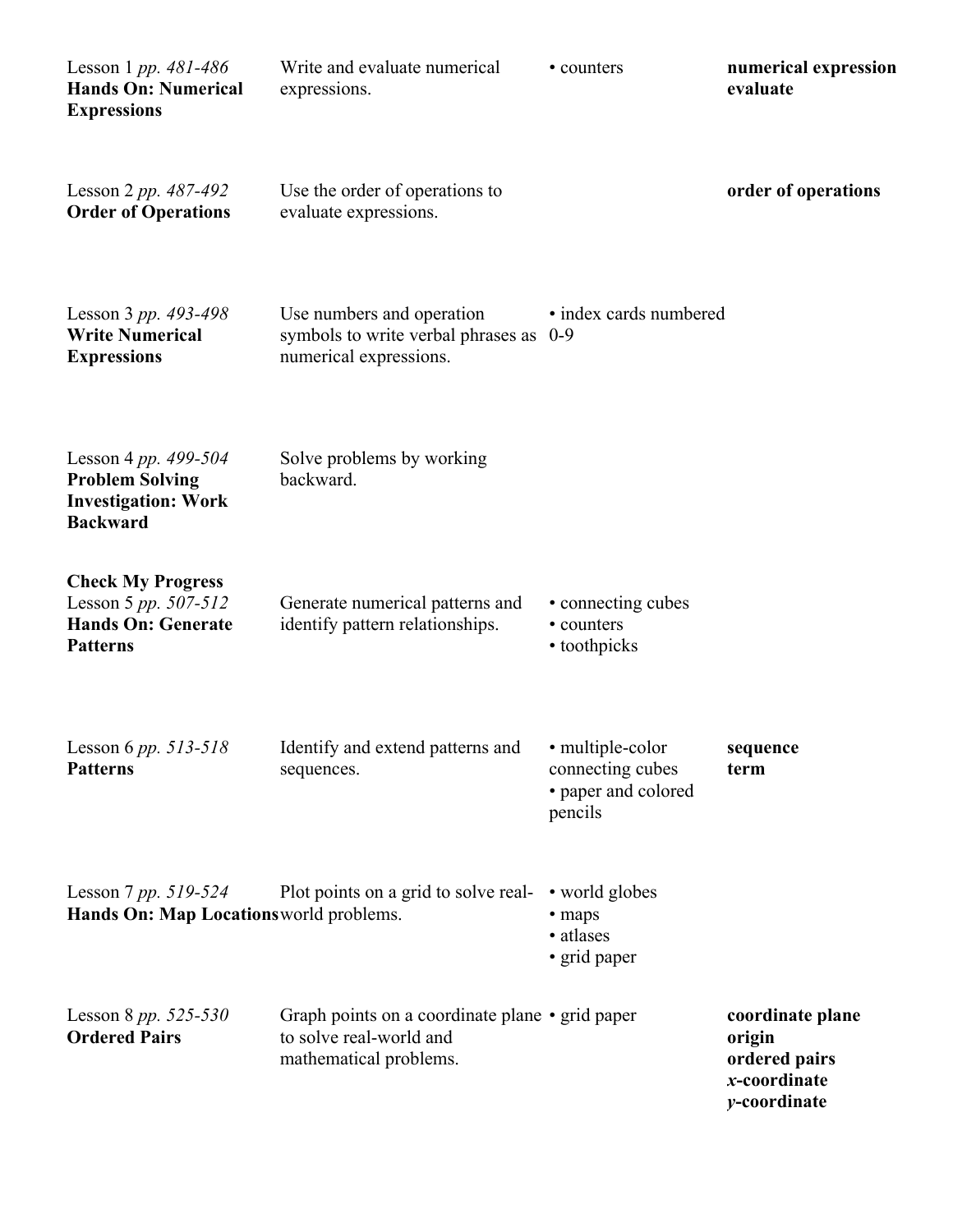Lesson 9 *pp. 531-536* **Graph Patterns**

Graph ordered pairs on a coordinate of grid paper plane to solve problems involving two numerical patterns.

**My Review and Reflect**

#### **Integration of 21st Century Themes and Career Exploration**

Students will work in cooperative groups to solve problems. Students will interact with the Smartboard to enhance the learning process.

| CRP.K-12.CRP2        | Apply appropriate academic and technical skills.                                   |
|----------------------|------------------------------------------------------------------------------------|
| <b>CRP.K-12.CRP5</b> | Consider the environmental, social and economic impacts of decisions.              |
| CRP.K-12.CRP4        | Communicate clearly and effectively and with reason.                               |
| CRP.K-12.CRP11       | Use technology to enhance productivity.                                            |
| CRP.K-12.CRP9        | Model integrity, ethical leadership and effective management.                      |
| CRP.K-12.CRP8        | Utilize critical thinking to make sense of problems and persevere in solving them. |
| <b>CRP.K-12.CRP1</b> | Act as a responsible and contributing citizen and employee.                        |
| CRP.K-12.CRP12       | Work productively in teams while using cultural global competence.                 |

#### **Technology Integration**

Students will interact with the Smartboard to enhance the learning process. Students will use various webbased interactive sites to expand the content, as needed.

#### **Interdisciplinary Connections**

Students read and write throughout the unit. They also use art supplies to create patterns and their knowledge of social studies latitude and longitude to apply to coordinate grids.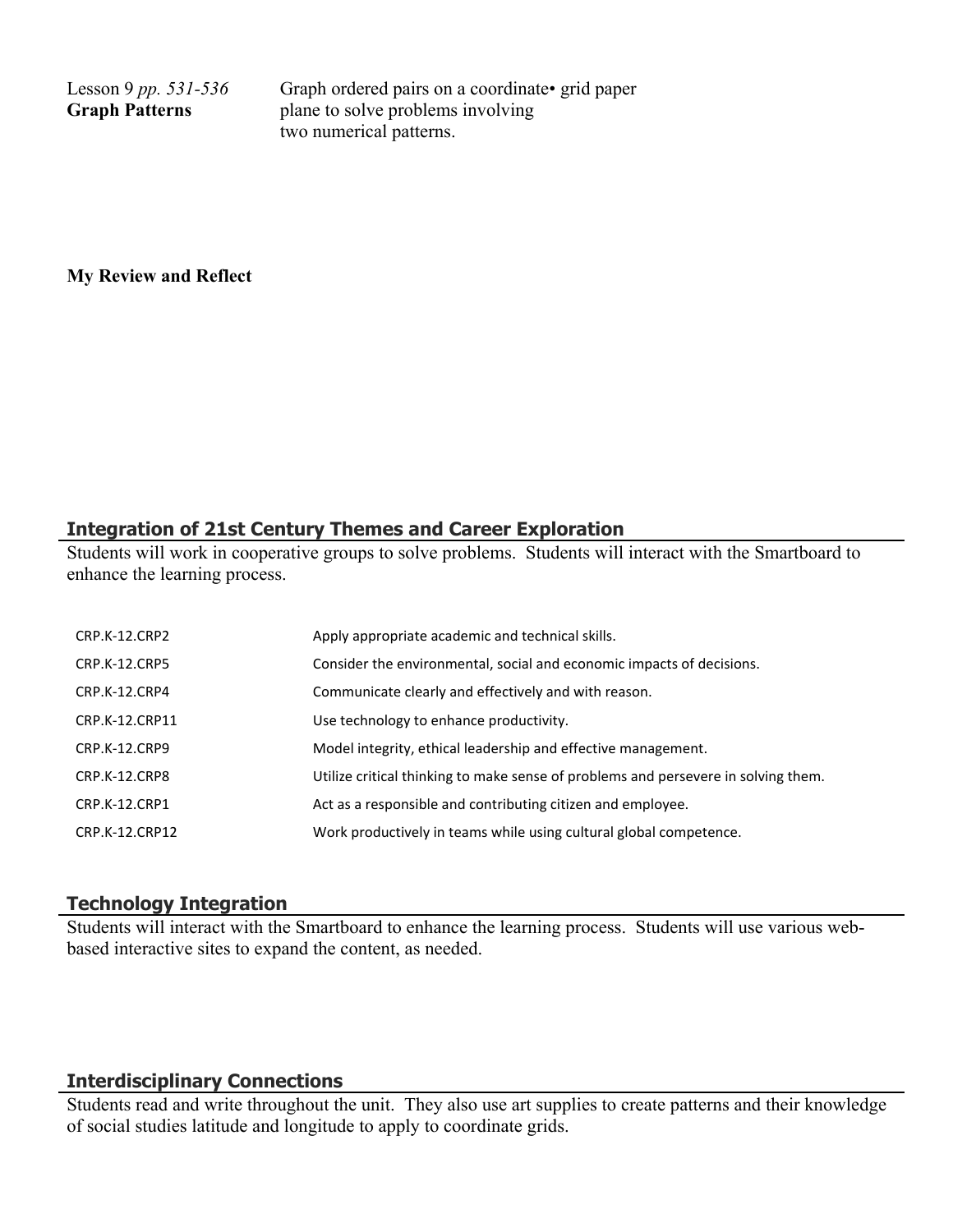| LA.RL.5.4   | Determine the meaning of words and phrases as they are used in a text, including<br>figurative language such as metaphors and similes.    |
|-------------|-------------------------------------------------------------------------------------------------------------------------------------------|
| LA.RI.5.10  | By the end of year, read and comprehend literary nonfiction at grade level text-complexity<br>or above, with scaffolding as needed.       |
| LA.RF.5.4   | Read with sufficient accuracy and fluency to support comprehension.                                                                       |
| LA.RF.5.4.A | Read grade-level text with purpose and understanding.                                                                                     |
| LA.RI.5.4   | Determine the meaning of general academic and domain-specific words and phrases in a<br>text relevant to a grade 5 topic or subject area. |

# **Differentiation**

Differentiation:

- Use of different resources to match the readiness levels of the students when working on the activities in the daily lessons.
- Respond to students' needs for reteaching, reinforcing, and extending learning.
- Use of a variety of instructional strategies to engage students in learning.
- Question prompts to promote student engagement
- Small group settings as needed for specific skills
- Use discussion to promote collaboration among students
- Integrate technology to offer varied learning experiences
- Adjust instruction based on formative tasks/assessments

# **Modifications & Accommodations**

Modifications & Accommodations:

- In class support and scaffolding based on the individual IEP's
- Independent levels on My Math and Splash Math

#### **Benchmark Assessments**

Students will complete the AimsWeb testing.

#### **Formative Assessments**

Formative Assessments:

- Task completion
- Answers and discussions